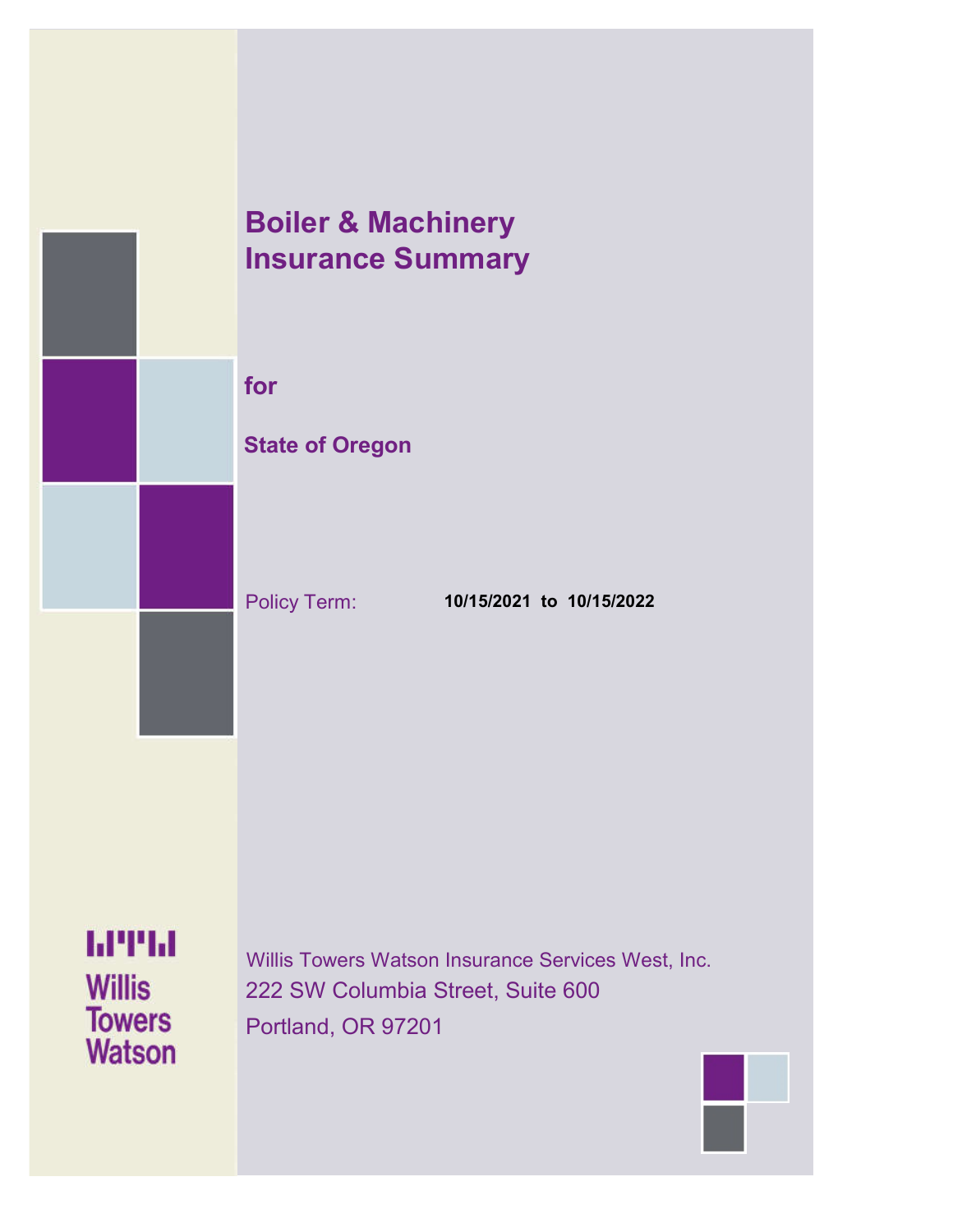# **STATE OF OREGON**

**Boiler & Machinery Summary**

### **Policy Term October 15, 2021-October 15, 2022 Policy Number YB2-L9L-428599-051**

## **Carrier Liberty Mutual Fire Insurance Company**

| <b>Boiler &amp; Machinery Coverage</b>                                 |                                                 |
|------------------------------------------------------------------------|-------------------------------------------------|
| Coverage Description:                                                  | Coverage for Breakdown to Covered Equipment     |
| <b>Policy Limit</b>                                                    | \$200,000,000                                   |
| Ammonia Contamination                                                  | \$500,000                                       |
| <b>Brands and Labels</b>                                               | Included                                        |
| Business Income - Excludes Oregon Liquor Control Commission            | \$10,000,000                                    |
| Locations                                                              |                                                 |
| <b>Extra Expense</b>                                                   | Combined with Business Income                   |
| <b>Consequential Loss</b>                                              | \$1,000,000                                     |
| Contingent Business Income and Extra Expense                           | \$500,000                                       |
| -Covered Premises: All Direct Suppliers & Recipients                   |                                                 |
| -Delivery of Services or Materials; or Sales: All Services & Materials |                                                 |
| <b>Claims Preparation Fees</b>                                         | \$250,000                                       |
| Data or Media Restoration                                              | \$1,000,000                                     |
| <b>Errors and Omissions</b>                                            | Included                                        |
| <b>Expediting Expense</b>                                              | \$2,500,000                                     |
| <b>Extended Period of Restoration</b>                                  | 30 Days                                         |
|                                                                        | \$100,000 / 30 days for Business Income & Extra |
| Fungus, Wet Rot, Dry Rot, Mold                                         | Expense                                         |
| Green Upgrade                                                          | \$250,000 / 30 days for Business Income & Extra |
|                                                                        | Expense                                         |
| <b>Hazardous Substances</b>                                            | \$2,500,000                                     |
| <b>Miscellaneous Unnamed Locations</b>                                 | \$1,000,000                                     |
| <b>Newly Acquired Property</b>                                         | Included for 120 Days                           |
| Off Premises Owned Equipment Coverage                                  | Included                                        |
| Ordinance or Law                                                       | \$2,500,000                                     |
| Utility Interruption                                                   | \$1,000,000                                     |
| Spoilage Damage                                                        | \$1,000,000                                     |
| Water Damage                                                           | \$500,000                                       |
| Ingress/Egress                                                         | \$1,000,000                                     |
| <b>Deductibles</b>                                                     |                                                 |
| Boiler & Machinery                                                     | \$100,000 Combined, all coverages               |
| <b>Waiting Periods</b>                                                 |                                                 |
| Boiler & Machinery - Utility Interruption                              | 24 Hours                                        |
| <b>Endorsements</b>                                                    |                                                 |
| Equipment Breakdown Enhancement Endorsement                            | <b>Included</b>                                 |
| Off-Premises Equipment Coverage                                        | Included                                        |
| Miscellaneous Unnamed Locations                                        | Included                                        |
| Omnibus Location Amendatory                                            | Included                                        |
| Additional Named Insured                                               | Included                                        |
| <b>Others Per Policy</b>                                               |                                                 |
|                                                                        |                                                 |